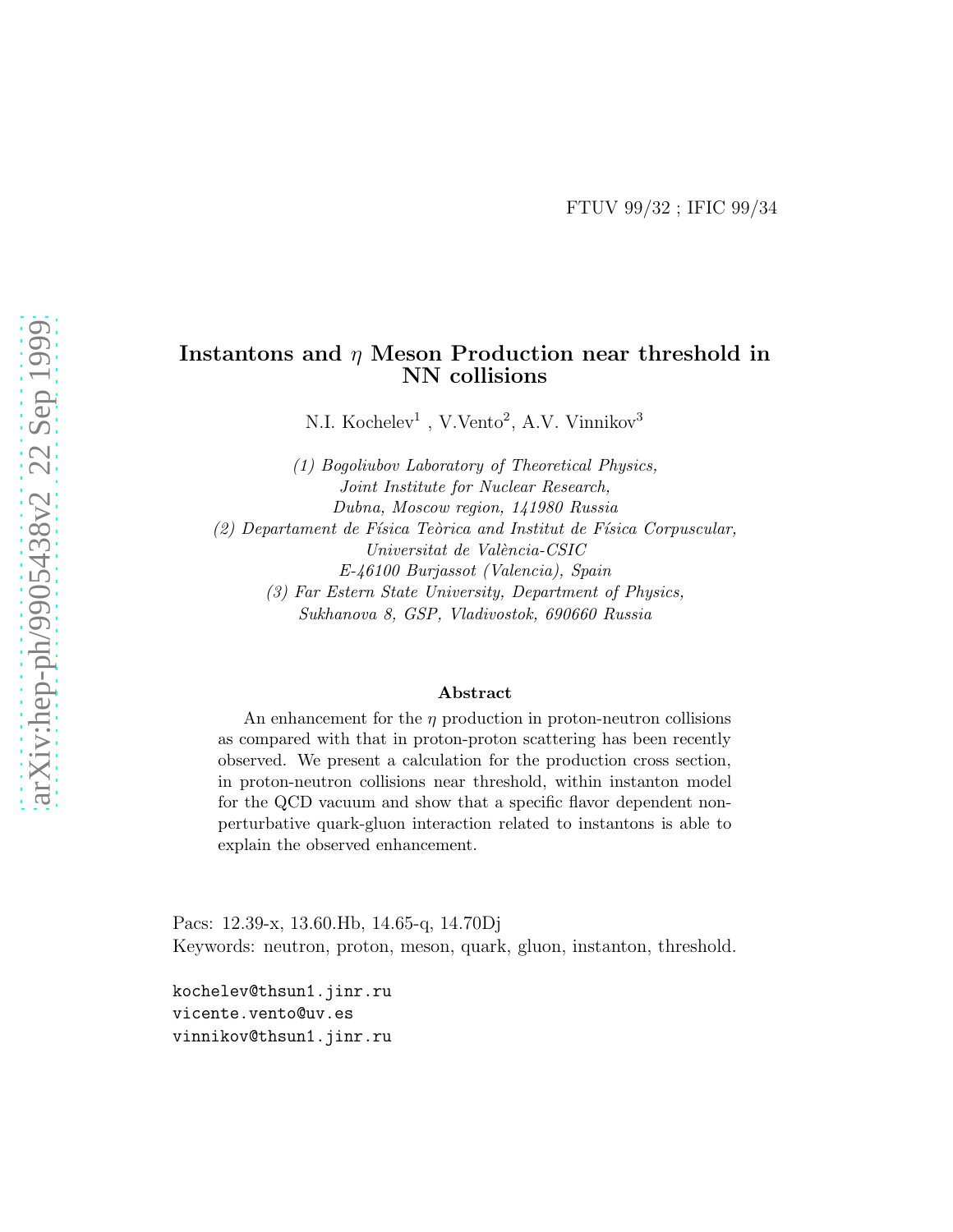## 1 Introduction

The interest of the investigation of meson production in nucleon-nucleon and nucleon-antinucleon collisions near threshold has increased recently since differentanomalies have been detected  $[1],[2],[3],[4]$  $[1],[2],[3],[4]$  $[1],[2],[3],[4]$  $[1],[2],[3],[4]$  $[1],[2],[3],[4]$  $[1],[2],[3],[4]$  $[1],[2],[3],[4]$  $[1],[2],[3],[4]$  $[1],[2],[3],[4]$ . These anomalies are characterized by unexpected enhancements in the production of the mesons which contain large admixtures of strange quarks in their wave function. The large OZI rule violations near threshold challenge most of the theoretical approaches to the dynamics of strangeness production in strong interactions (see discussion in [\[5\]](#page-9-0)).

One of this anomalous behaviors is related to the surprisingly large cross section in proton-neutron collisions near threshold for the  $\eta$  production [\[2](#page-9-0)], [[4\]](#page-9-0). It has been found recently [\[4](#page-9-0)] that the ratio to the same process in p-p scattering in the same kinematical regime is about 7.

An explanation of this enhancement, based on the large contribution from  $N^*(1535)$  $(S_{11})$  resonance has been suggested [[6\]](#page-9-0). However the final result is very sensitive to the values of the meson- $S_{11}$  coupling constants, which at present are not well known. It is therefore difficult to establish the precise contribution from the  $S_{11}$  to this cross section and confirm the validity of the mechanism.

In here, we present a different explanation for the enhancement, which in our case is associated with a particular microscopic mechanism of QCD. In the vacuum of QCD there exist strong fluctuations of the gauge fields called instantons (see recent review[[7\]](#page-9-0)). The instantons induce flavor dependent quark-quark [\[8](#page-10-0)] and quark-gluon interactions[[9\]](#page-10-0) whose structure is related with the flavor and helicity properties of the quark zero-modes in the presence of the instanton fields. The most famous of them is t'Hooft's quark-quark interaction[[8\]](#page-10-0) which has been successfully applied to describe the properties of the QCD vacuum and hadron spectroscopy [\[7](#page-9-0)]. Besides this interaction, which contains  $2N_f$  quark legs, the instantons can also lead to different type of the vertices which include arbitrary numbers of quark and gluon legs. The gluons in these vertices produce easily strange quarks. Therefore these new type of interactions should lead to large violations of the OZI rule in the strong interaction. One example of them, which leads to a non-zero value of the chromomagnetic moment of the quark, has been discussed recently [\[9](#page-10-0)].

In Section 2 we discuss the effective quark-multi-gluon Lagrangian induced by the instantons. In Section 3 the specific contribution of the mechanism to the cross section for the production of  $\eta$  mesons in proton-neutron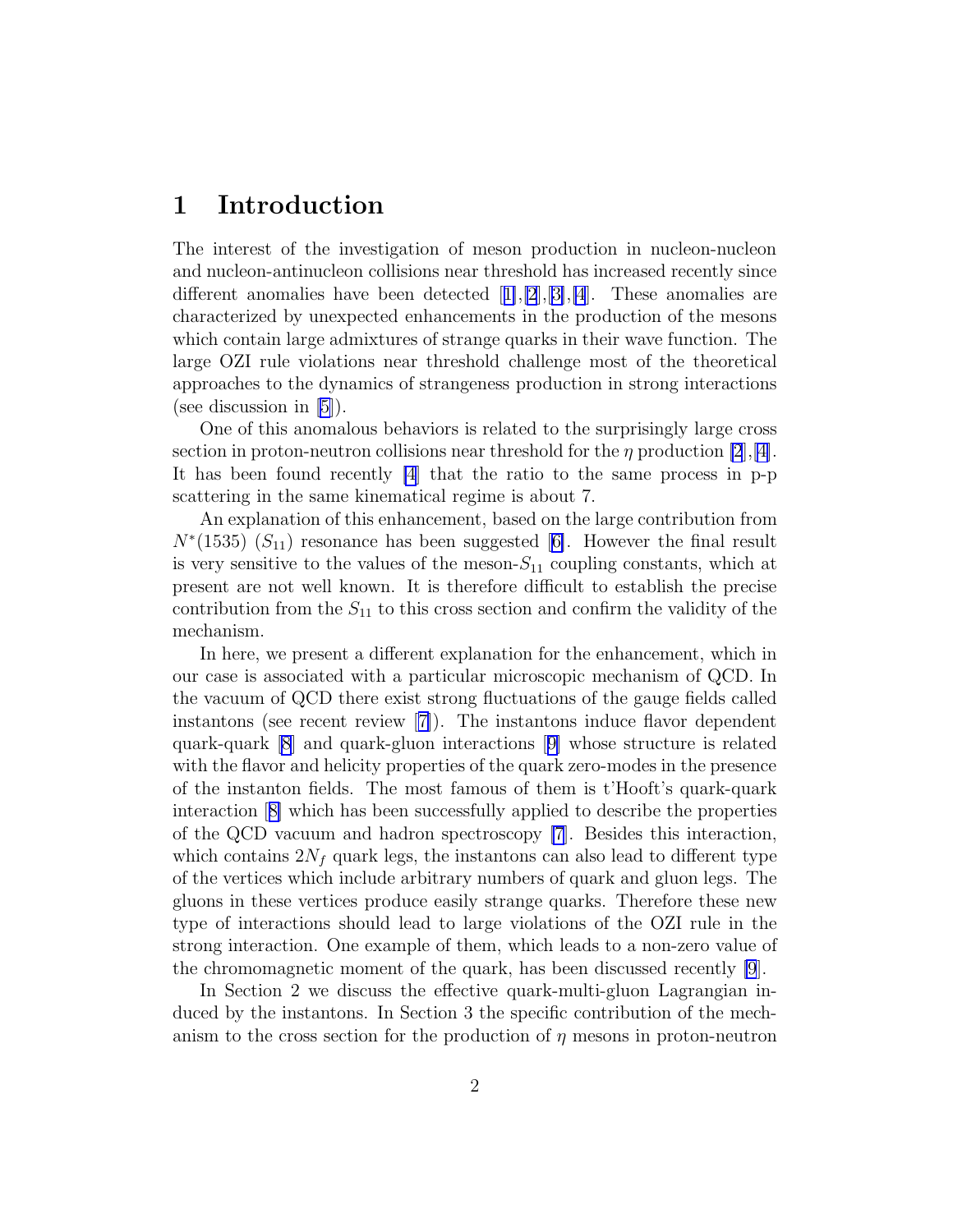<span id="page-2-0"></span>collisions is estimated. Finally in Section 4 the main conclusions of the present work will be drawn.

## 2 Effective quark-gluon vertices induced by instantons

The effective Lagrangian induced by instantons has the following form  $[10]$ <sup>1</sup>

$$
\mathcal{L}_{inst} = \int \prod_{q} (m_q \rho - 2\pi^2 \rho^3 \bar{q}_R (1 + \frac{i}{4} \tau^a U_{aa'} \bar{\eta}_{a'\mu\nu} \sigma_{\mu\nu}) q_L)
$$

$$
\cdot \exp(-\frac{2\pi^2}{g} \rho^2 U_{bb'} \bar{\eta}_{b'\gamma\delta} G^b_{\gamma\delta}) \frac{d\rho}{\rho^5} d_0(\rho) d\hat{o}, \tag{1}
$$

where  $\rho$  is the instanton size,  $\tau^a$  are the Pauli matrices associated with the generators of the  $SU(2)_c$  subgroup of the  $SU(3)_c$  color group,  $d_0(\rho)$  is the density of the instantons,  $d\hat{o}$  stands for integration over the instanton orientation in color space,  $\int d\hat{\theta} = 1, U$  is the orientation matrix of the instanton,  $\bar{\eta}_{a\mu\nu}$  represent t'Hooft's symbols. This Lagrangian describes the effective interaction between gluons and quarks arising from QCD through the color dipole moment of the instanton.

The effective quark–gluon interaction which generates the contribution to  $\eta$  production can be obtained by expanding (1) in powers of the gluon strength and integrating over  $d\hat{o}$ . The effective parameter of this expansion is the ratio of the average instanton size  $\rho_c$  to the confinement radius  $R_{conf.}$  This ratio, in realistic models for the QCD vacuum [\[7](#page-9-0)], is rather small,  $\rho_c^2/R_{conf}^2 \approx 0.1$ , and therefore we can restrict the expansion to the lowest order. The corresponding approximation contains contributions to the production of mesons with definite quantum numbers.

To second order in  $G^b_{\gamma\delta}$  we found out that effective Lagrangian, which is responsible for  $\eta$  production, has the following form

$$
\Delta L_{\eta} = -\int \mathcal{L}_{t'Hooft} \frac{\pi^3 \rho^4 d\rho}{8\alpha_s(\rho)} G^a_{\mu\nu} \tilde{G}^a_{\mu\nu}, \tag{2}
$$

where  $\mathcal{L}_{t'Hooft}$  is t'Hooft's interaction which for massless u and d quarks is

<sup>&</sup>lt;sup>1</sup> For anti-instantons one should interchange  $R \leftrightarrow L$ .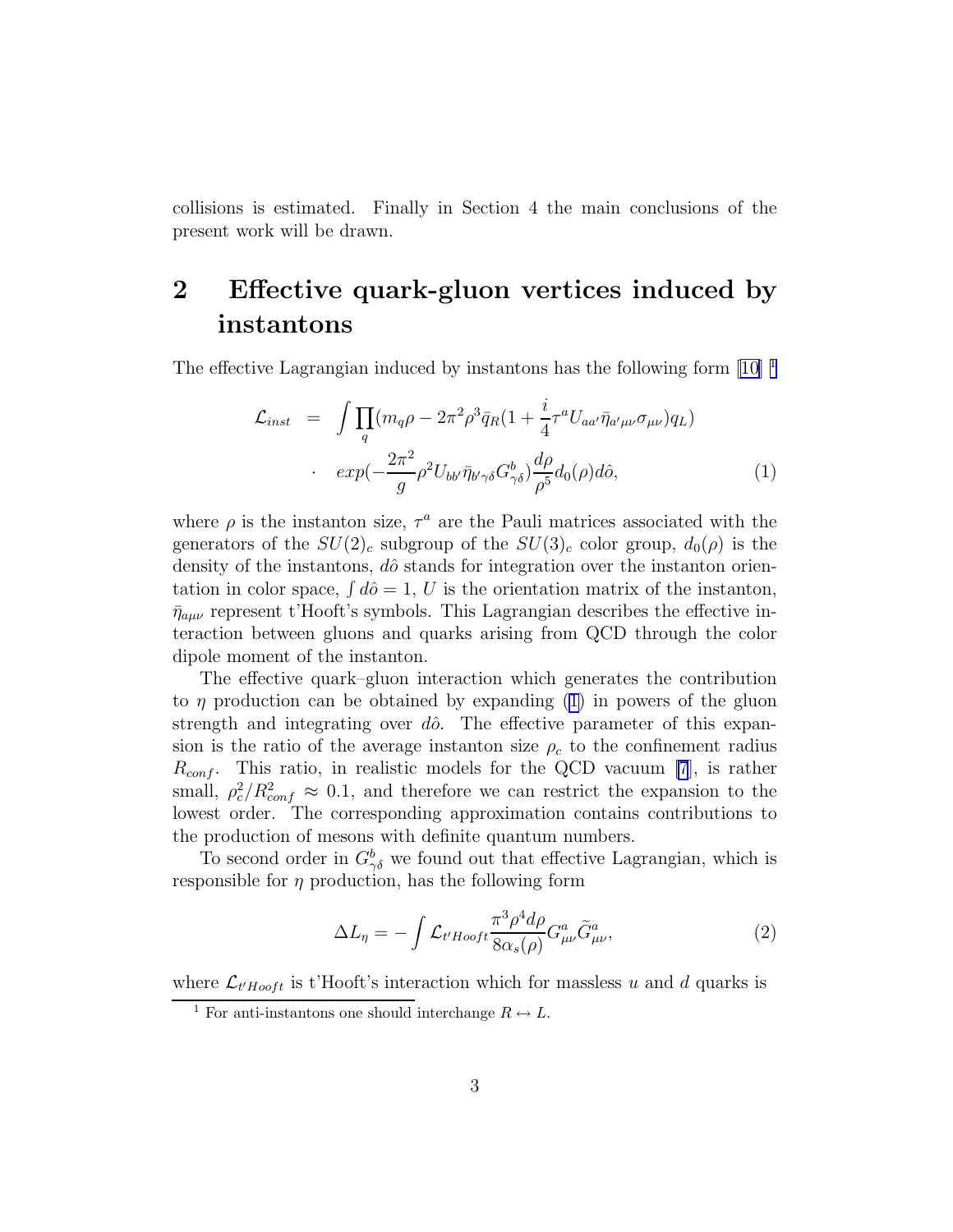<span id="page-3-0"></span>
$$
\mathcal{L}_{t'Hooft} =
$$
  

$$
\frac{16\pi^4 d_0(\rho)\rho}{9} (\bar{u}_R u_L \bar{d}_R d_L + \frac{3}{8} (\bar{u}_R t^a u_L \bar{d}_R t^a d_L - \frac{3}{4} \bar{u}_R \sigma_{\mu\nu} t^a \bar{u}_L \bar{d}_R \sigma_{\mu\nu} t^a d_L)),
$$
 (3)

This quark-gluon vertex is presented in Fig.1. Within the simplest version of



Figure 1: The effective quark-gluon vertex which gives rise to the contribution in η meson production.

instanton liquid model for the QCD vacuum, the size of instantons is fixed

$$
d_0(\rho) \sim \delta(\rho - \rho_c). \tag{4}
$$

 $\rho_c \sim 1.6 \div 2.0 \; GeV^{-1}$  is the average size of the instantons in the QCD vacuum. This value is obtained from hadron spectroscopy [\[7](#page-9-0)]. However this size is not very well defined, for example, recent lattice calculations [\[11](#page-10-0)] give a value for it which is larger,  $\rho_c \sim 2.5 \ GeV^{-1}$ . We will therefore in our calculation consider a large interval for  $\rho_c \sim 1.6 \div 2.5 \ GeV^{-1}$ .

By using the low energy theorem, based on the chiral anomaly, one can calculate the following matrix element[[12\]](#page-10-0), [\[13\]](#page-10-0)

$$
\langle 0|\frac{3\alpha_s}{4\pi}G^a_{\mu\nu}\tilde{G}^a_{\mu\nu}|\eta\rangle \approx \sqrt{3}f_\pi m_\eta^2,\tag{5}
$$

where we have neglected  $m_u$  and  $m_d$  with respect to  $m_s$ . Under the assump-tionsof ref. [[13\]](#page-10-0) the quark- $\eta$  meson interaction from ([2\)](#page-2-0) becomes

$$
\mathcal{L}_{\eta} = \frac{2\pi^6 \rho_c^6 f_\pi m_\eta^2}{\sqrt{3}\alpha_s^2(\rho_c)} (\bar{u}_R u_L \bar{d}_R d_L + \frac{3}{8} (\bar{u}_R t^a u_L \bar{d}_R t^a d_L - \frac{3}{4} \bar{u}_R \sigma_{\mu\nu} t^a \bar{u}_L \bar{d}_R \sigma_{\mu\nu} t^a d_L)) \phi_{\eta}.
$$
\n
$$
(6)
$$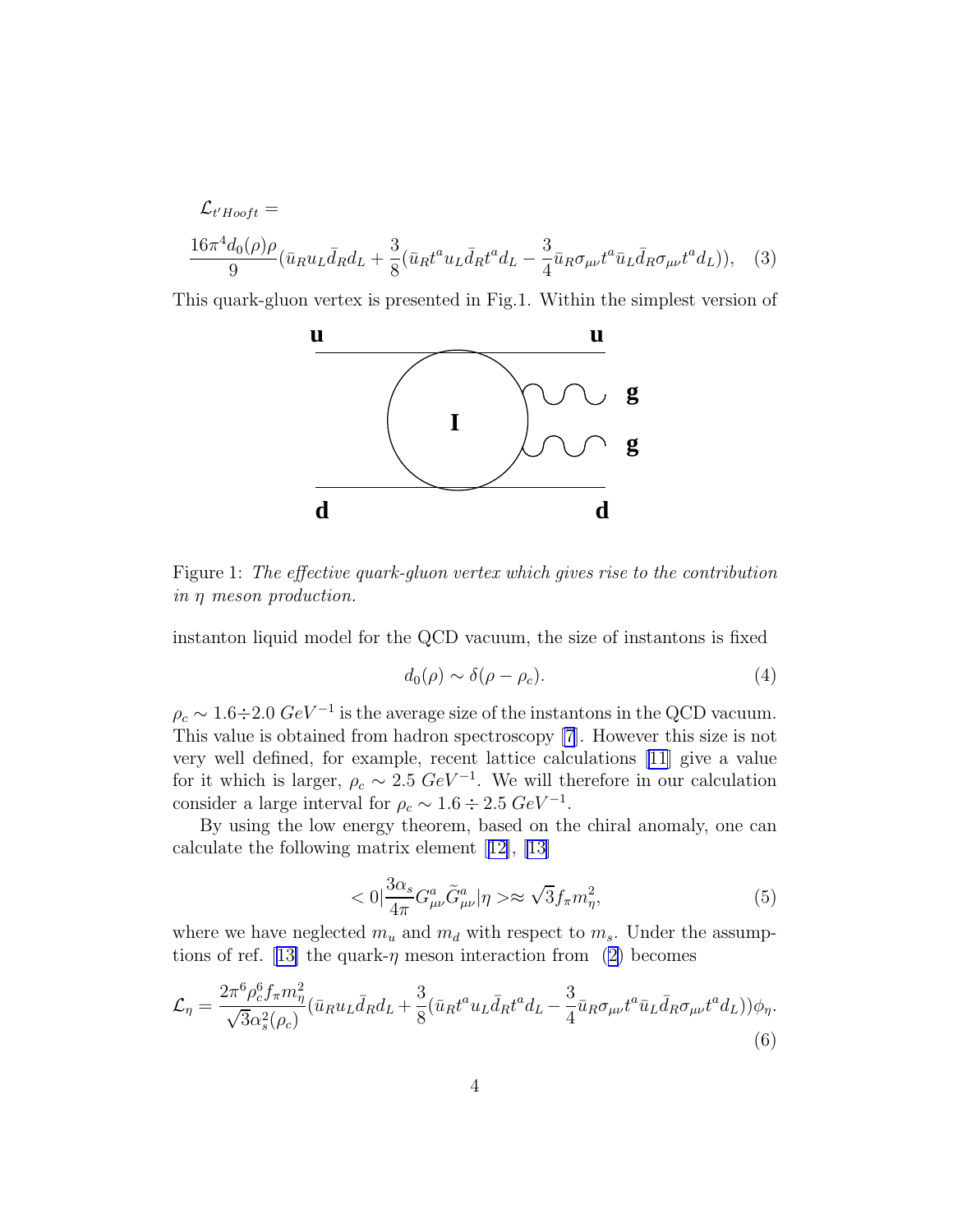<span id="page-4-0"></span>where  $\phi_{\eta}$  is the  $\eta$ -field. It should be mentioned that this effective interaction can only be used if the frequency of gluon fields is small. This condition however holds for the production of the particles near threshold.

# 3 Contribution of the instantons to the  $\eta$ production cross section near threshold

A very unique feature of the interaction [\(6](#page-3-0)) is its strong flavor dependence. Indeed it is non zero only if quarks have different flavors. Therefore, one can expect that the contribution of it to the  $\eta$  meson production in protonneutron collision is larger then in proton-proton and neutron-neutron ones, because in the former the flavor structure favors the probability of interaction.

The contribution of the instanton interaction is determined by the matrix element of interaction ([6\)](#page-3-0)

$$
\langle N N | \mathcal{L}_{\eta} | N N \eta \rangle \propto \langle N N | \mathcal{L}_{t' Hooft} | N N \rangle \,. \tag{7}
$$

Due to the strong spin-flavor dependence of t'Hooft's interaction [\(3](#page-3-0)), the final result is very sensitive to the spin-flavor structure of the nucleon wave function. We will use a model for hadron structure which has proved to be consistent with the instanton picture and which will favor the proposed mechanism.

It is well known that a significant violation of  $SU(6)$  symmetry in the nucleon wave function is required to explain some properties of nucleons:  $\Delta$ -nucleon mass splitting, enhancement of u quark distribution with respect to d quark distribution at large Bjorken x region in deep-inelastic scattering, behaviorof nucleon form factors, etc... (see [[14\]](#page-10-0)). It was shown [\[15\]](#page-10-0) that the instanton induced interaction can explain the nucleon- $\Delta$  mass difference, due to the formation of a quasi-bound scalar ud diquark inside nucleon. At present, the instanton induced diquark configuration is widely under discussion, not only in connection with hadron spectroscopy, but also as a possible scenario for the formation of a color superconducting state in quark-gluon matter[[16](#page-10-0)]. Therefore we feel encouraged to use this simplifying scenario.

In the quark-diquark model, proton and neutron consist of a scalar ud diquark and a u-quark or d-quark, respectively. It is evident that due to specific flavor properties of the instanton vertex only the interaction between quarks with different flavors, which are not included into diquark configuration, can lead to the  $\eta$  meson production in nucleon-nucleon scattering (see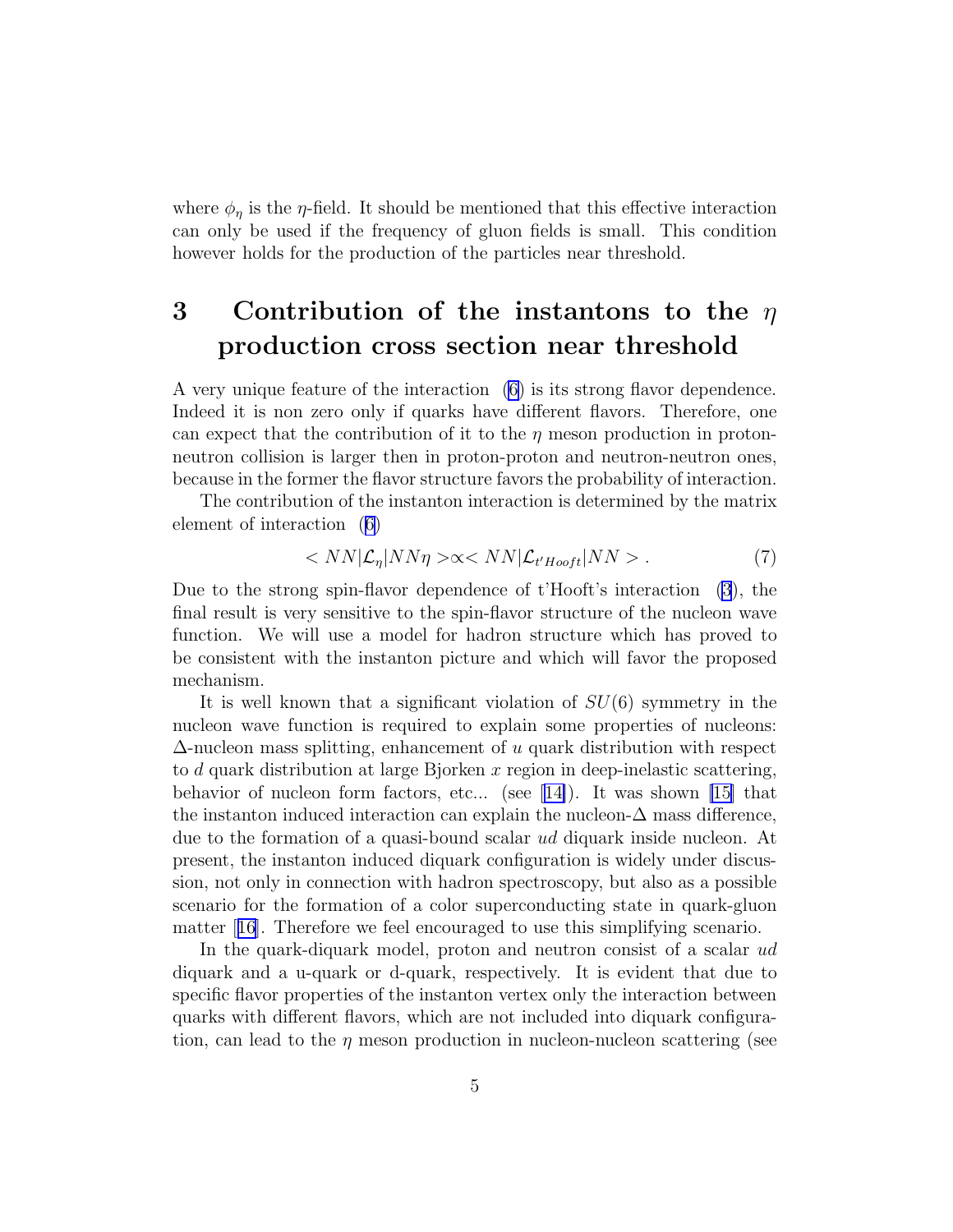<span id="page-5-0"></span>Fig.2)<sup>2</sup>. Therefore the instanton induced  $\eta$  meson production in proton-



Figure 2: The instanton contribution to the η meson production in protonneutron interaction

proton interaction within pure quark-ud-diquark model should be very small in comparison with proton-neutron scattering <sup>3</sup>. The experimental observation of a sizeable enhancement of the  $\eta$  production in proton-neutron scattering, gives arguments in the favor of a large diquark component in the nucleon wave function, however the proposed dynamical mechanism favors the enhancement in other scenarios, e.g., bag model or naive quark model, as well  $^4$ .

Let us to estimate the cross section for  $\eta$ -meson production in protonneutron collisions. We follow the notation:

$$
p(p_1) + n(p_2) \to p(p'_1) + n(p'_2) + \eta(p_\eta). \tag{8}
$$

The cross section is given by

$$
d\sigma = \frac{dPS^3}{4\sqrt{(p_1 \cdot p_2)^2 - m_p^4}} \sum_{spin} |M|^2,
$$
\n(9)

<sup>2</sup>The diquark-quark interaction mediated by one instanton vanishes, as determined by t'Hooft's mechanism, since the two quarks that participate in the interaction have the same flavor. A diquark-quark interaction, through this mechanism, arises only if mediated by at least two different instantons, and is suppresed by the smallness of the density of instantons in the QCD vacuum.

<sup>&</sup>lt;sup>3</sup> If we neglect the production of the  $\eta$  meson in the diquark-quark interaction and contributions from other mechanisms  $(S_{11}, ...)$  then the ratio of cross sections becomes  $\sigma_{pp}/\sigma_{pn} \approx 0.$ 

 $^{4}\text{In the case of the pure }SU(6)$  nucleon wave function one can expect the ratio  $\sigma_{pp}/\sigma_{pn}\approx$ 1/4, based on the result of[[17\]](#page-10-0) where the single instanton contribution to the ratio of amplitudes of elastic pp and pn scattering has been obtained,  $\Phi(pp)/\Phi(pn) = -8/17$ .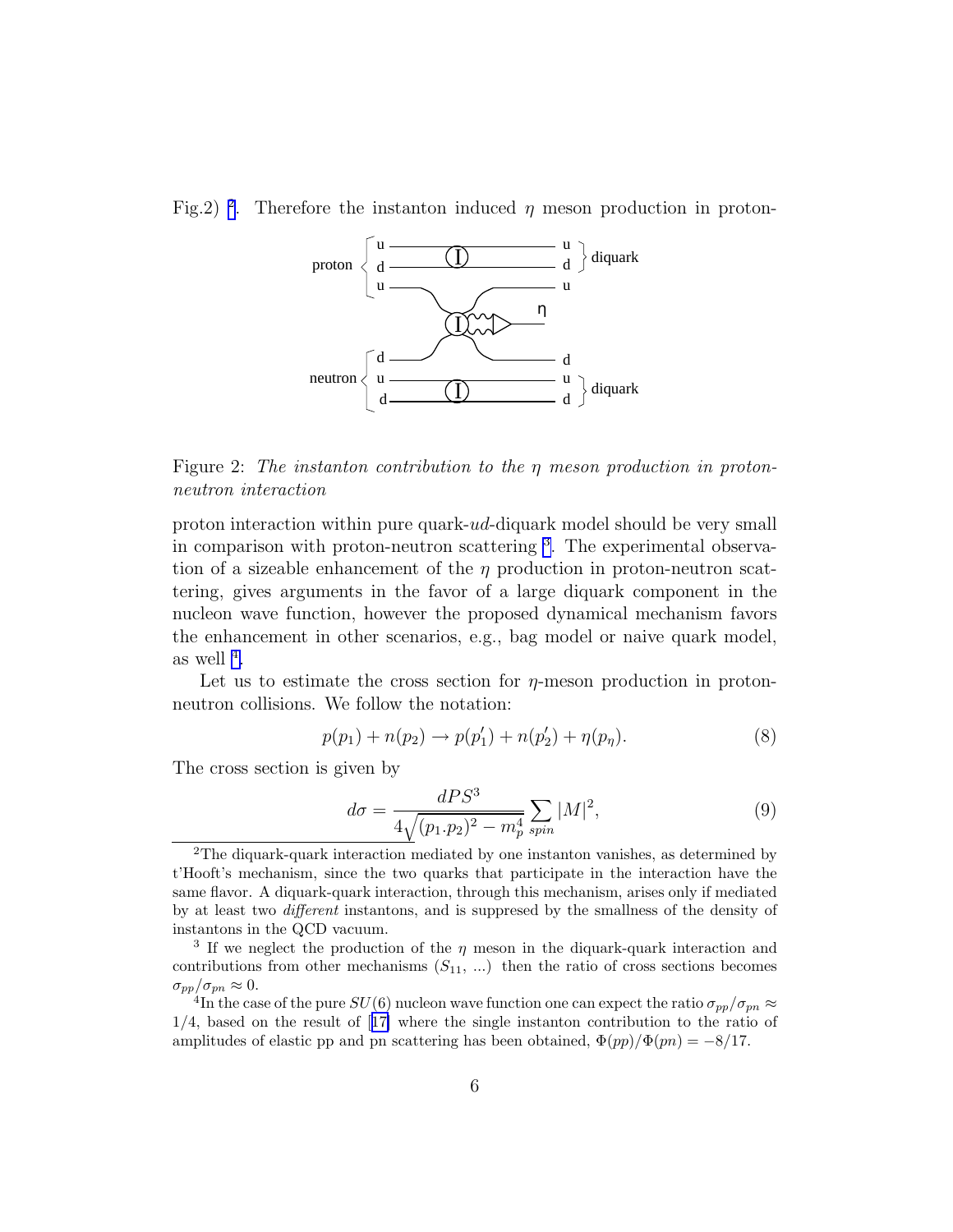where

$$
dPS^3 = \frac{d^3 p'_1 d^3 p'_2 d^3 p_\eta}{(2\pi)^9 2E'_1 2E'_2 2E_\eta} (2\pi)^4 \delta(p_1 + p_2 - p'_1 - p'_2 - p_\eta),\tag{10}
$$

is the 3-body phase space volume. M is the matrix element of the interaction [\(7](#page-4-0)) and  $\sum_{spin}$  represents the spin summation over the final and spin averaging over the initial nucleon states.

Only the colorless part of the instanton induced interaction can contribute to the cross section of the reaction ([8\)](#page-5-0). Within the quark-diquark model one can factorize the matrix element and obtains using a nonrelativistic approximation for the quark wave functions of the nucleon,

$$
M \sim < P N |\bar{u}_R u_L \bar{d}_R d_L | P N > \sim < P |\bar{u}_R u_L | P > < N |\bar{d}_R d_L | N > \\
\approx \bar{P}_R P_L \bar{N}_R N_L. \tag{11}
$$

The final result for the matrix element is  $5$ 

$$
\sum_{spin} |M|^2 = \frac{\pi^{12} \rho_c^{12} f_\pi^2 m_\eta^4}{54 \alpha_s^4 (\rho_c)} (8m_p^4 - 2m_p^2 (t_1 + t_2) + t_1 t_2) F_N(t_1)^2 F_N(t_2)^2, \quad (12)
$$

where

$$
t_1 = (p_1 - p'_1)^2
$$
  
\n
$$
t_2 = (p_2 - p'_2)^2,
$$

and  $F_N(t)$  is the strong form factor of the nucleon for which we will use the electromagnetic form factor [\[18\]](#page-10-0)

$$
F_N(t) = \frac{4m_p^2 - 2.79t}{(4m_p^2 - t)(1 - t/0.71)^2}.
$$
\n(13)

In the numerical calculation we use the NLO approximation for the strong coupling constant

$$
\alpha_s(\rho) = -\frac{2\pi}{\beta_1 t} (1 + \frac{2\beta_2 \log t}{\beta_1 t}),\tag{14}
$$

where

$$
\beta_1 = -\frac{33 - 2N_f}{6}, \ \beta_2 = -\frac{153 - 19N_f}{12} \tag{15}
$$

<sup>5</sup>We took into account in  $(12)$  the additional factor two related to the contribution of anti-instantons.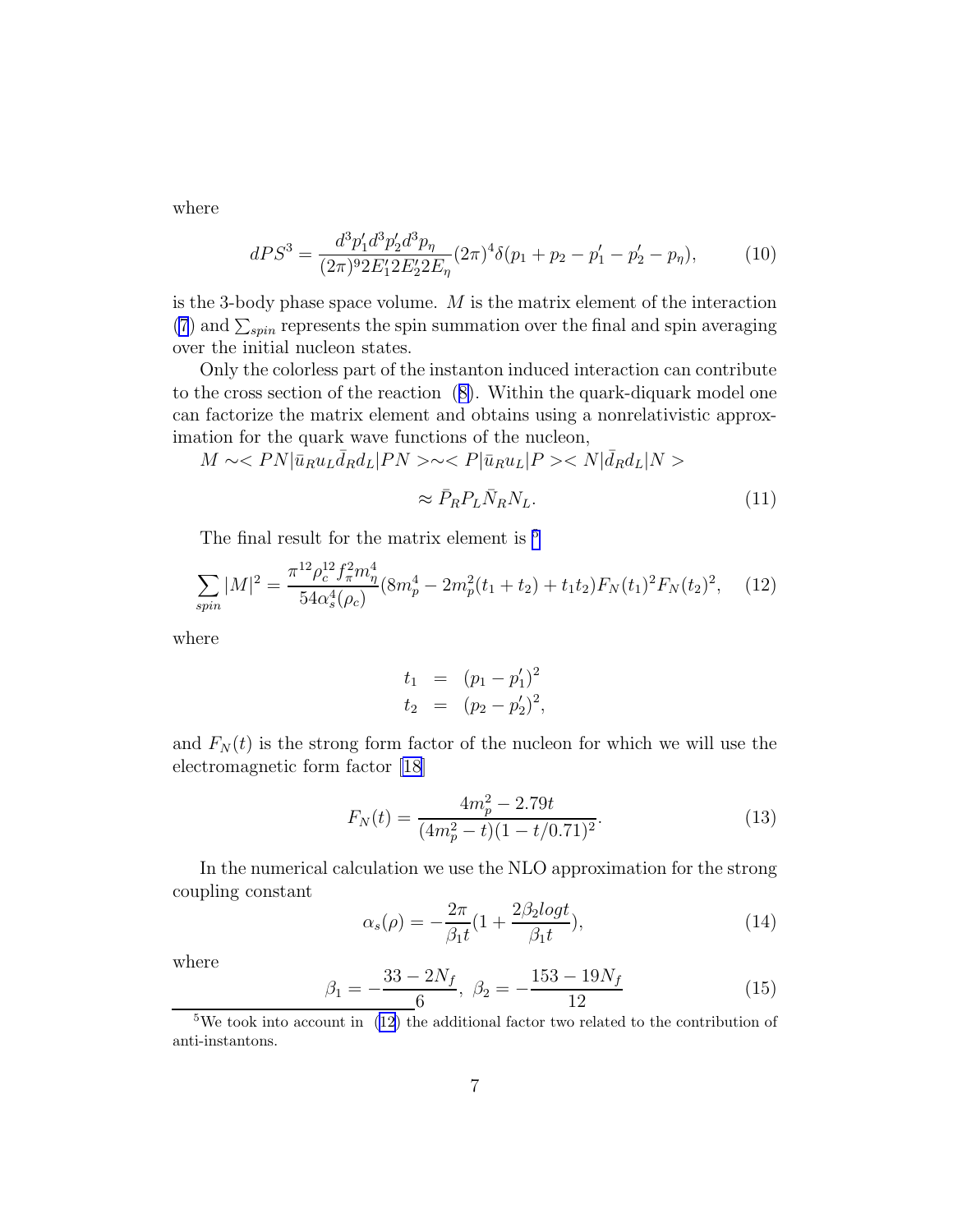and

$$
t = \log(\frac{1}{\rho_0^2 \Lambda^2} + \delta). \tag{16}
$$

In Equation (16), the parameter,  $\delta \approx 1/\rho_0^2 \Lambda^2$ , provides a smooth interpolation of the value of  $\alpha_s(\rho)$  from the perturbative  $(\rho \to 0)$  to the nonperturbative regime  $(\rho \to \infty)$  [\[19\]](#page-10-0), and for  $N_f = 3$  we have used  $\Lambda = 230 \; MeV$ , and  $\rho_0 = 1.6 \; GeV^{-1}.$ 

The exact phase space integration of ([9\)](#page-5-0) gives the total cross section of the reaction [\(8\)](#page-5-0) as a function of the excess energy in c.m. system  $Q =$  $\sqrt{S} - m_n - m_p - m_\eta$ ,  $S = (p_1 + p_2)^2$ , and is presented in Fig.3 for the different values of the instanton size  $\rho_c$ . This dependence is in qualitative agreement with experimental data of WASA/PROMICE Collaboration at CELSIUS [\[4](#page-9-0)]. It should be mentioned that the instanton induced cross section of the  $\eta$ production in pn scattering is very sensitive to the average size of instanton in the QCD vacuum and for  $\rho_c = 2.1 \ GeV^{-1}$  it describes the experimental data.



Figure 3: Q-dependence of  $\eta$  production cross section for the different values of the average instanton size in comparison with experimental data of WASA/PROMICE Collaboration.

Before ending this section it is worth stressing the main difference between our approach and the hadronic approach. In the latter quantum numbers and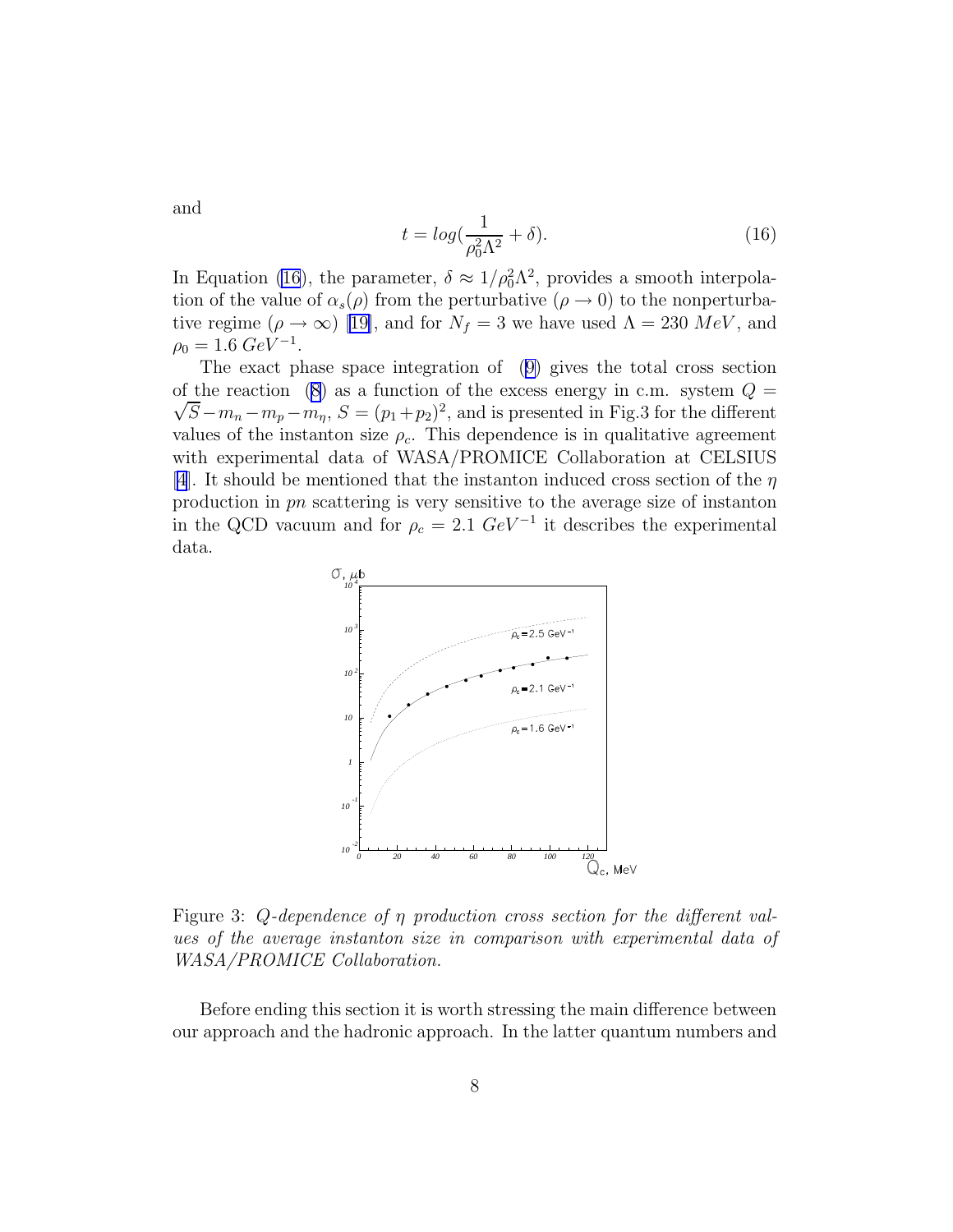energy considerations determine the intermediate meson, the  $S_{11}$ , whose coupling constant is at present unknown and whose properties, mass and width, have to be feed in from experiments. In our approach the calculation is basically parameter free, despite the fact that we have allowed some freedom into the size parameter reflecting the crudeness of the approximations involved. An independent determination of the  $S_{11}$  coupling constant would clarify the relation between the nonperturbative microscoscopic mechanism presented here and the hadronic approach. The conclusions drawn thus far are only slightly affected by final state interactions[[20](#page-10-0)] due to their structure and magnitude compared with that of the of the enhancement.

## 4 Conclusion

We have shown that a novel mechanism for  $\eta$  production in nucleon-nucleon scattering might be behind the anomalous enhancement found for protonneutron collisions. The proposed mechanism is related with the presence of strong nonperturbative fluctuations of gluons fields in the QCD vacuum, called instantons. It has been shown that the instanton induced quark-gluon interaction, due specially to its singular flavor dependence, is able to explain the large  $\eta$ -meson production cross section near threshold in proton-neutron scattering. The calculation has been realized within a simplified scenario of baryon structure, the diquark description, which maximizes the flavor dependence of the interaction. However it is immediate that other models will not avoid the basic mechanism, whose origin is solely in the structure of the instanton interaction.

The final result for the cross section of the  $\eta$  production is very sensitive to the value of the instanton size. This observation opens the door to investigate the parameters of the QCD vacuum in the threshold production of  $\eta$  (and other mesons) with high accuracy.

Naturally our proposed mechanism appears in nature entangled with other ones. Their experimental separation is very important. A possible way is the determination of the energy and angular dependence of the production processes. Due to the point-like origin of the instanton-induced interaction, its dependences are totally different from those of other mechanisms. For example in  $\eta$ -meson production the competing mechanism is the production of an intermediate  $S_{11}$ -resonance and certainly its energy and angular dependence are very different. A very clean way to disentangle the various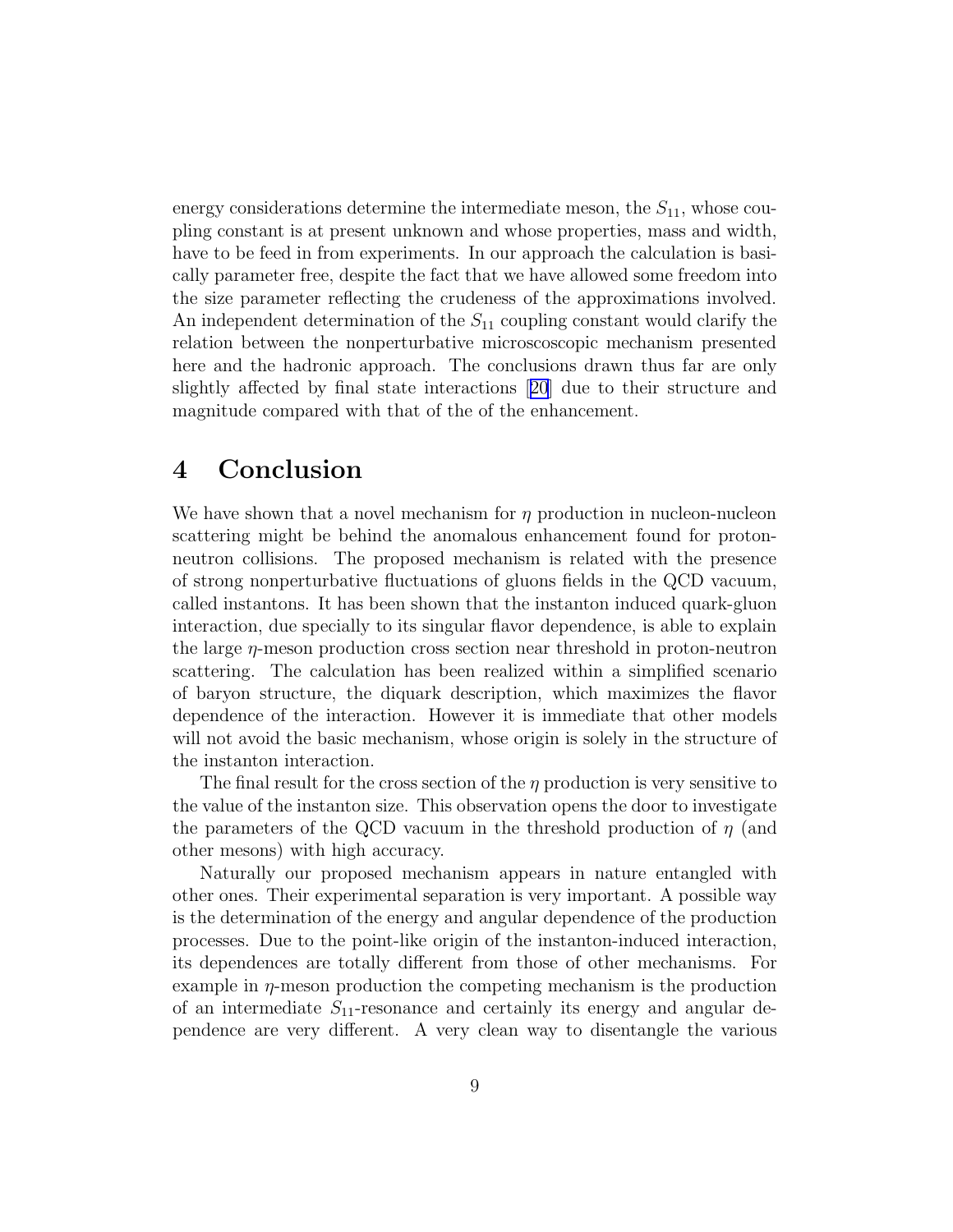<span id="page-9-0"></span>mechanisms is the measurement of the spin dependence of the cross section in the production processes by using polarized nucleon beams and targets. In this case the instantons give a large contribution to the double spin asymmetries due to very strong helicity dependence of t'Hooft's interaction ([6\)](#page-3-0).

## Acknowledgements

One of us (V.V.) thanks L. Alvarez-Ruso for tuition in the subject of final state interactions and for useful comments. This work was partially supported by DGICYT grant  $#$  PB97-1227.

## References

- [1] F.Plouin, P.Fleury and C.Wilkin, Phys. Rev. Lett. 65 (1990) 690; P.Moskal et al. Phys. Rev. Lett. 80 (1998) 3202; J.Zlomanczuk et al., Phys. Lett. B436 (1998) 251.
- [2] E.Chiavassa et al., Phys. Lett. B337 (1994) 192.
- [3] C.Amsler et al., Z. Phys. C58 (1993) 175; Phys. Lett. B346 (1995) 363; Z.Weidenauer et al., Z. Phys. C59 (1993) 387.
- [4] H.Calén et al., Phys. Rev. **C58** (1998) 2667...
- [5] J.Ellis, M.Karliner, D.Kharzeev and M.G. Sapozhnikov, Phys. Lett. B353 (1995) 319; T.Gutsche, A.Faessler, G.D. Yen and Shin Nan Yang, Nucl. Phys. B (Proc. Suppl.) 56A (1997) 311.
- [6] J.F.Germond and C.Wilkin, *Nucl. Phys.* **A518** (1990) 308; J.M.Laget,F.Wellers and J.F.Lecolley,Phys. Lett. B257 (1991) 254; T.Vetter et al., Phys. Lett. B263 (1991) 153; E.Gedalin, A.Moalem, and L.Razdolskaja, Nucl. Phys. A634 (1998) 368; M.Batinic, I.Slaus, and A.Svarc, Phys. Scr. 56 (1997) 321; R.Wurzinger et al., Phys. Rev. C51 (1995) R443; Phys. Lett. B374 (1996) 283.
- [7] T.Schäfer and E.V.Shuryak, Rev. Mod. Phys. **70** (1998) 1323.